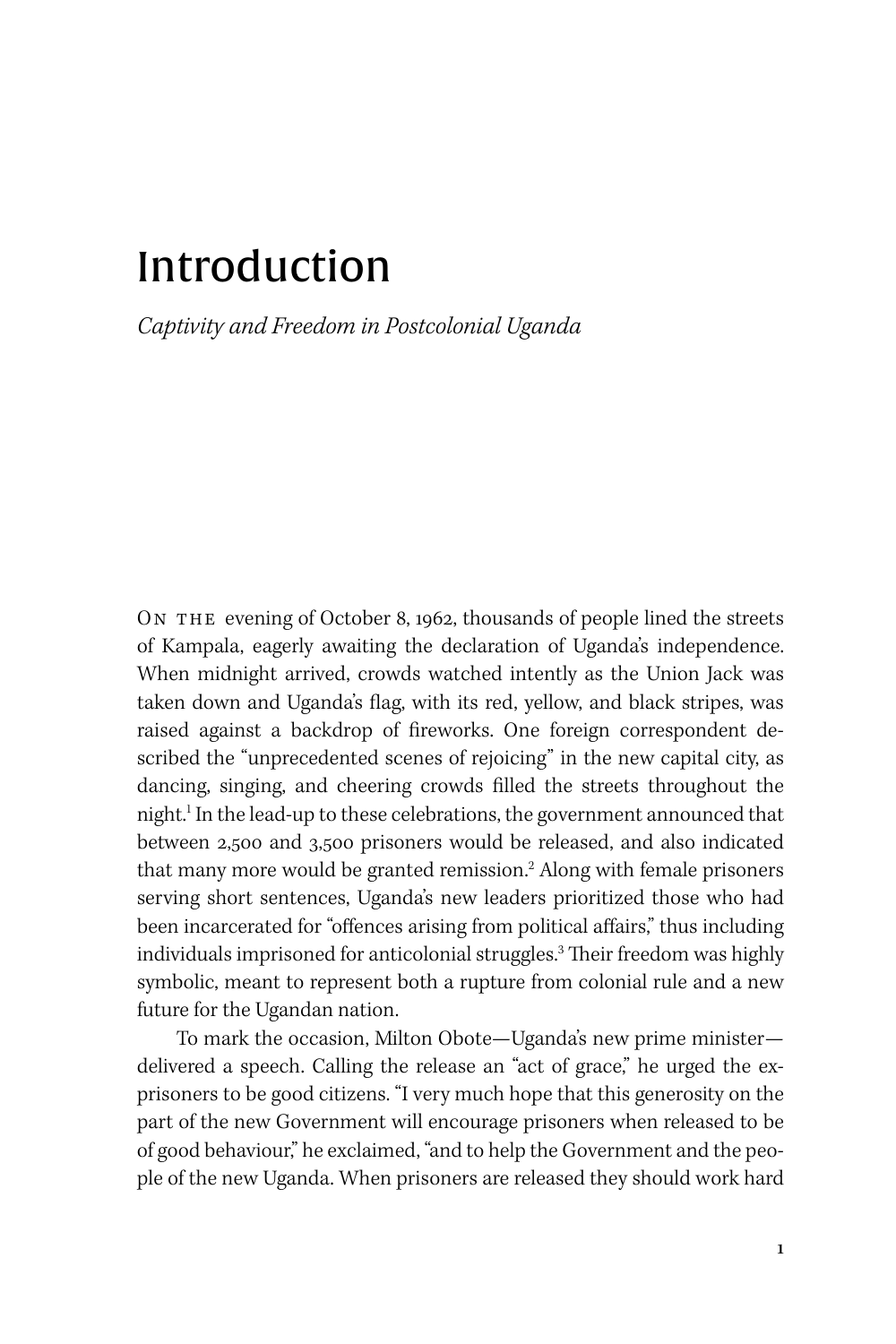to assist in the maintenance of law and order, without which our country will not go forward."4 Obote thus not only celebrated the prisoners' release but also reminded them—and the nation—of the limits of this freedom.

Such limits were immediately experienced by the prisoners excluded from the Independence Day amnesty and remission. Uganda's prison population had climbed steadily throughout the post–World War II years, and by 1960 it had reached its peak, with over nineteen thousand held in the Uganda Prisons Service (UPS).<sup>5</sup> Many more were confined in Uganda's two other prison systems: while UPS was run by the central government, there were also prisons run by Buganda Kingdom—the most powerful polity prior to colonization—and by various local government authorities. The release of several thousand prisoners at independence thus only affected a small percentage of Uganda's incarcerated population. Among those excluded from the Independence Day clemency measures were prisoners labeled as "habitual criminals" and those arrested in connection with the Rwenzururu secessionist movement in western Uganda.<sup>6</sup> In the state's view, the latter were too political, as the movement threatened Uganda's newfound national identity, while the former were not political enough, as those classified as "criminals" were not seen as valuable and productive members of the new nation.

Many Ugandans, however, challenged these lines of exclusion. Some people in prison wrote letters, drawing on a tactic long used as a form of protest by those behind bars. One such letter came from Mukama, a convicted prisoner held at Bufulubi local government prison who had been originally charged with stealing a bicycle.<sup>7</sup> "Since we now have one Government in Uganda," he wrote to senior local government officials, "and we got independence so as to chase foreigners, why should there be [a] difference yet there is one Government? And why were our friends, who were imprisoned by the Uganda Government prisons, granted remission yet we were not?"8 Mukama therefore challenged what he saw as the remnants of the colonial indirect rule structure in Uganda's penal system, using the language of unity that government officials themselves celebrated at this time. Officials dismissed his complaint, indicating that he was a "habitual criminal" and a "troublemaker," especially as he had repeatedly deployed another key tool of prisoners' resistance: escape.9 Mukama had broken out of prison four times, directly challenging the state's carceral capacity by taking freedom into his own hands.

Prisons also became sites of dissent in more public ways. In November 1962, just a month after independence, approximately one thousand members of the Rwenzururu secessionist movement attacked a local government prison in Toro. As they overtook the prison, they freed forty individuals and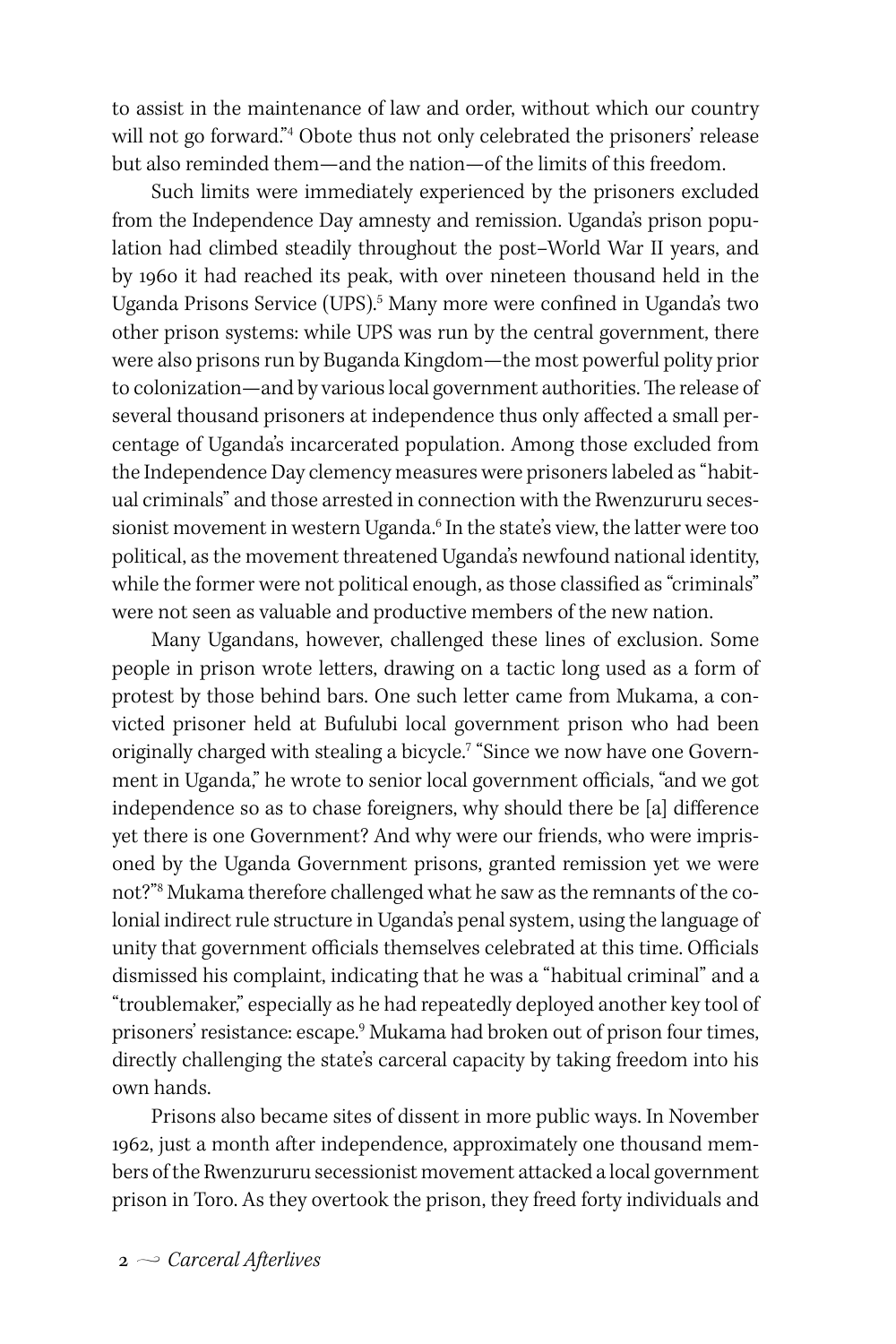"badly damaged" the building in the process.<sup>10</sup> Members of the movement thus drew on a tactic that has been widely used in struggles against state repression, from the storming of the Bastille in revolutionary France to the attacks on prisons in colonial India during the uprising of 1857–58. $^{\rm ll}$  As historian Dan Berger writes, prisons have long been targeted in anti-oppressive struggles, as they "stand in for bigger structures of violence," while those in prison become a "symbol whose freedom marks a step toward larger, collective liberation."<sup>12</sup> By releasing their incarcerated comrades, the Rwenzururu secessionists sent a powerful message to the government, demonstrating that they too would exercise agency over their freedom.

The Independence Day clemency measures and Ugandans' response to them reveal a great deal about the connection between freedom and captivity in postcolonial Uganda. Through enacting the release and remission, the state sought to publicly align itself with freedom, the watchword and goal of anticolonial movements across the Global South in this period. The release of political prisoners was especially poignant, as many of Africa's new generation of leaders had been held in colonial carceral sites, from Kwame Nkrumah—who, following his release from James Fort Prison, went on to become the president of Ghana—to Jomo Kenyatta, who was held in the brutal detention camp system set up as part of British counterinsurgency efforts against the Kenya Land and Freedom Army.13 Yet, while the Independence Day measures represented a public performance of freedom, the contours and meanings of this freedom were a site of contestation between the Ugandan state and its citizens. Carceral spaces were key arenas in which this struggle unfolded, one in which freedom was denied, debated, and demanded.

This book is about incarceration in postcolonial Uganda and the spaces, ideas, politics, and experiences associated with punitive confinement. It examines the two and a half decades following independence, covering the period between 1962 and the inauguration of Uganda's current president, Yoweri Museveni, in 1986. In this twenty-four-year period, Ugandans experienced seven governments—most of which were overthrown by force—as well as the mass expulsion of Uganda's South Asian population, a war with Tanzania, and a civil war. Each government—particularly the Obote I (1966–71), Amin (1971–79), and Obote II (1980–85) regimes—relied heavily on incarceration to maintain its power, with devastating consequences for Ugandans. As a work of both social and political history, this book also examines how carceral systems were imagined and experienced by those held within, working for, or impacted by them. It traces the lives and stories of people held within penal spaces, both those categorized as "political" and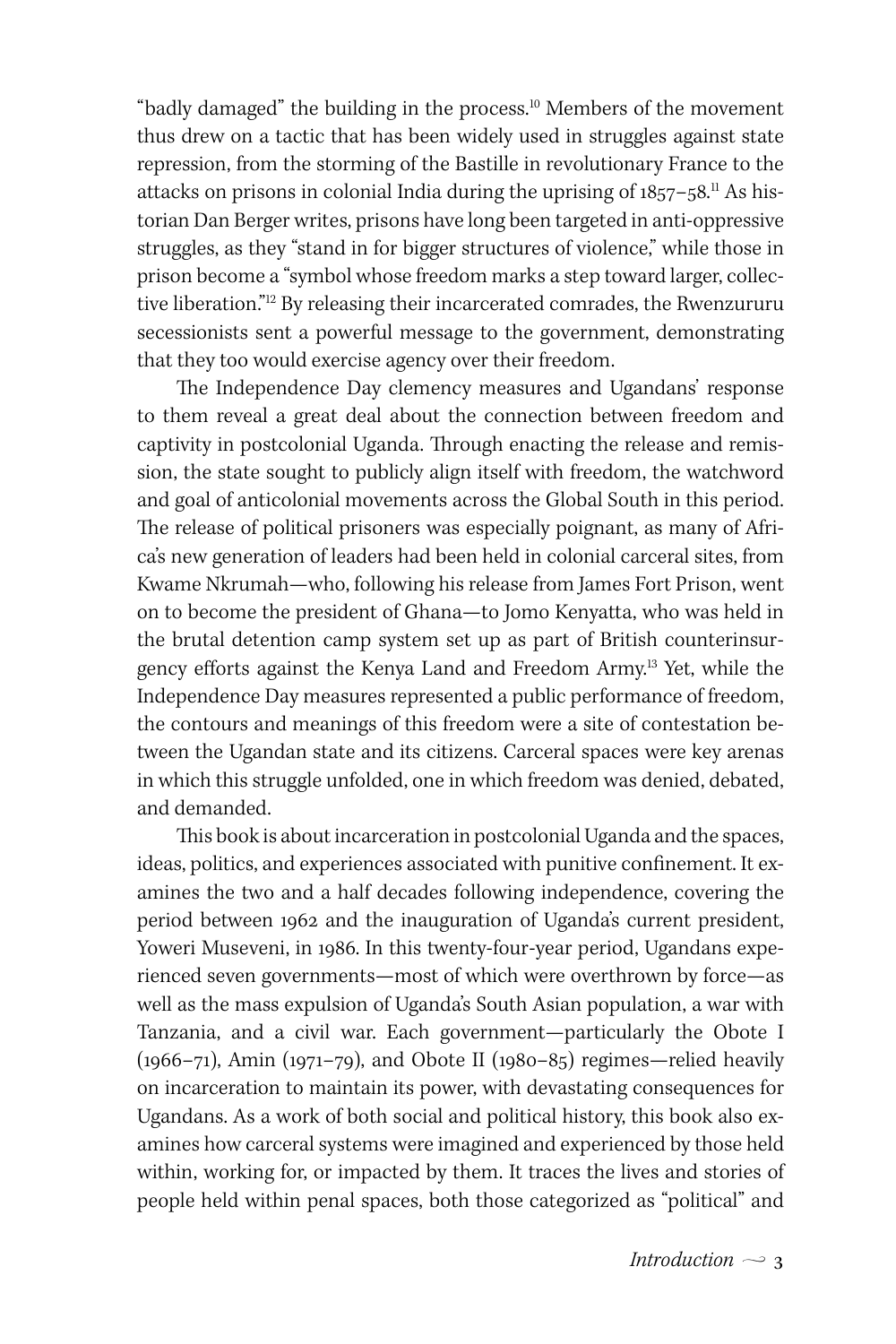"criminal" prisoners; prison staff; other security agents; government officials; family members of those affected by incarceration; and the Ugandan public. As Ann Laura Stoler argues, scholars should not simply examine "what is 'left'" following colonialism but also "what people are 'left *with*'" and how they deal with the "durability of what is not easily disposable or set aside."<sup>14</sup>

*Carceral Afterlives* argues that confinement—both as a punishment in and of itself and as a vehicle for other modes of punishment—was central to state power and critiques of the state in postcolonial Uganda. This was the case across all the regimes in this period, from those considered to be civilian governments to Idi Amin's military dictatorship. Confinement occurred in a range of spaces, such as government-run prisons inherited from colonial rule and informal detention sites in which the state tortured and killed perceived enemies. Throughout these decades, Ugandans contested the government's use of incarceration and, in the process, made powerful critiques about the limits of freedom in the postcolonial state.

This argument has four wider implications for the study of Uganda's history, the postcolonial state, and global histories of prisons and confinement. First, it challenges the idea that Amin's military dictatorship was uniquely brutal. Called "Hitler in Africa" and "The Butcher of Africa," Amin has long been viewed as the African continent's ultimate example of a violent dictator. Spaces of confinement have played a key role in cementing his reputation, with headlines such as "Amin 'Joined In' Prison Killings" and "I Was in Idi Amin's Death Camp" relaying tales of his regime's brutality around the world. The Amin years were, without question, a time of horrific violence, torture, and state-sponsored killings, but the regime's punitive practices borrowed heavily from Obote, who in turn adapted many colonial policies. By adopting a more holistic approach to the study of postcolonial confinement, this book demonstrates the recursive nature of incarceration and punishment in Uganda's history, thereby situating the Amin regime's repression within a longer history of state violence that is tied to British colonial rule.

Second, *Carceral Afterlives* emphasizes the coloniality of Uganda's system of confinement.<sup>15</sup> As was the case across much of the African continent, confinement as a form of punishment was a largely alien concept in the territory now known as Uganda prior to British rule. Prisons were imposed very early on in the colonial period. While justified as part of the "civilizing mission," they played a key part in the violent imposition and maintenance of colonial control. Despite their status as a hated symbol of colonial repression, prisons persisted after independence—a phenomenon that can be found across most former colonial states yet has largely been taken for granted in existing scholarship. This book instead unpacks the prison's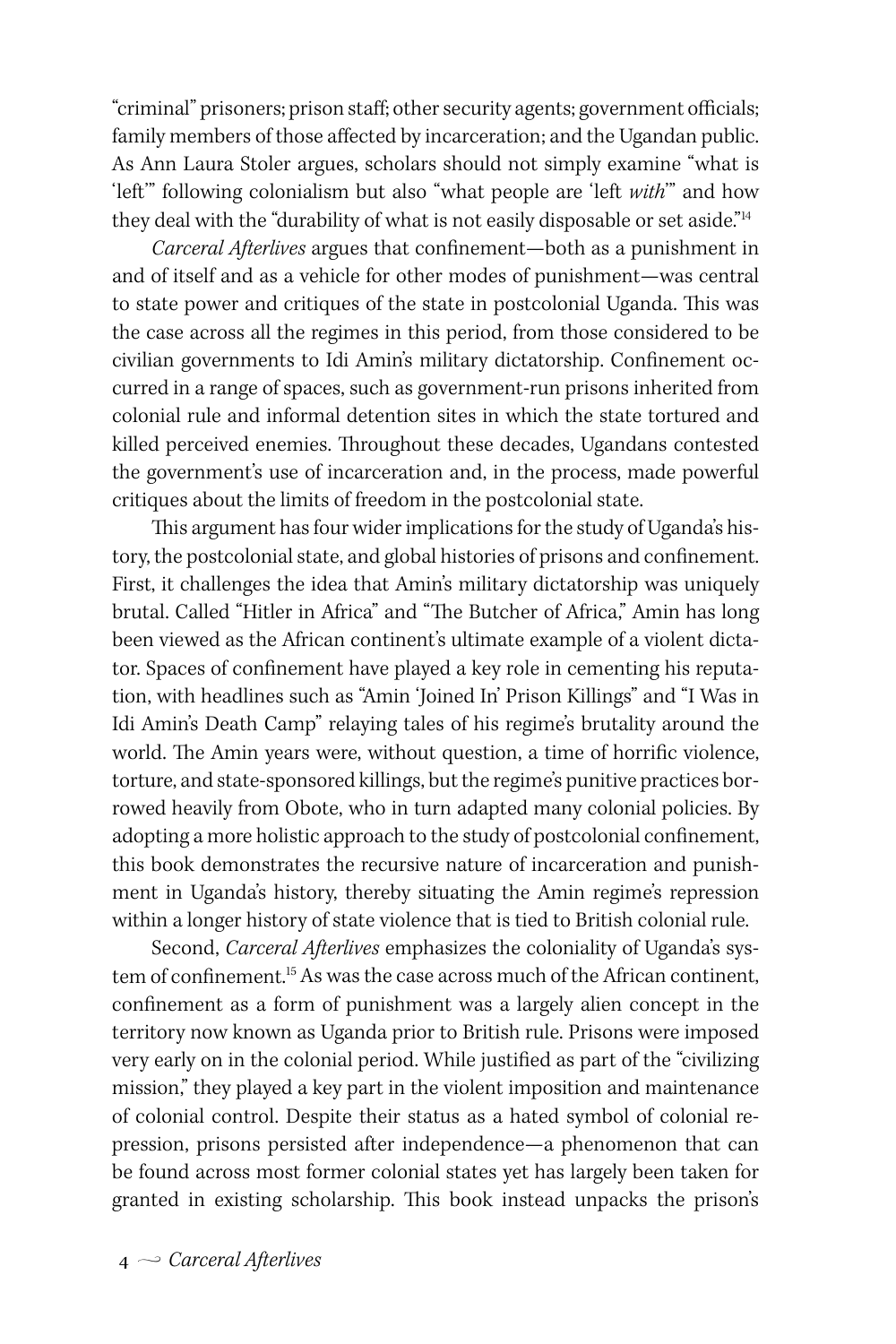postcolonial endurance, examining how government officials sought to harness the symbolic, material, and coercive power of prisons to serve a range of political agendas. In doing so, it also engages in wider debates about the influence of colonial legacies in independent Africa, long a preoccupation of postcolonial scholarship. The prison's continued existence across former colonial states is one of the key examples of how colonial structures and ideologies are not "bounded by the formal legalities of imperial sovereignty over persons, places and things."16 Uganda's leaders strategically drew upon multiple aspects of colonial punishment to boost their power, while also borrowing methods from their predecessors, other postcolonial counterparts elsewhere on the continent, and wider global penal trends. In examining these, this book moves away from sweeping and static accounts of colonial legacies, instead arguing for empirically rooted studies that work across multiple scales of analysis.17

Third, this book argues that scholars must pay closer attention to the connections between carceral systems in the Global South and Global North. While penal institutions in Africa have, both historically and presently, been used to reinforce racist ideas about the "barbarism" and "backwardness" of the continent, *Carceral Afterlives* shows how prisons and other sites of punitive confinement are products of "modern" power. This is not the so-called progressive and imagined "modernity" used by colonial officials to justify their presence in Africa and elsewhere, but rather the modern power created through systems of colonialism, capitalism, captivity, and white supremacy. While the history of punishment has unfolded differently across geographical spaces, the wider context of carceral systems' colonial origins and entanglement in other systems of oppression must be kept in view. With this approach, one can begin to see the similarities across penal systems in the Global North and the Global South, including their role in economic exploitation, the intransigent commitment to reforms despite widespread evidence that prisons do not create safer societies, and the ongoing centrality of violence to penal practices. This book thus challenges the teleological narratives that have been so entrenched in studies of punishment and used to created hierarchies of "civilization," instead foregrounding the shared features of penal systems across the globe.

Finally, *Carceral Afterlives* shows how prisons and other sites of punitive confinement have been important arenas of resistance and critique in postcolonial Uganda. Incarcerated people and those in solidarity with them on the outside have long used the prison and other spaces of captivity as symbols of unfreedom and sites of struggle. This has been closely studied in the context of other liberation struggles on the African continent, from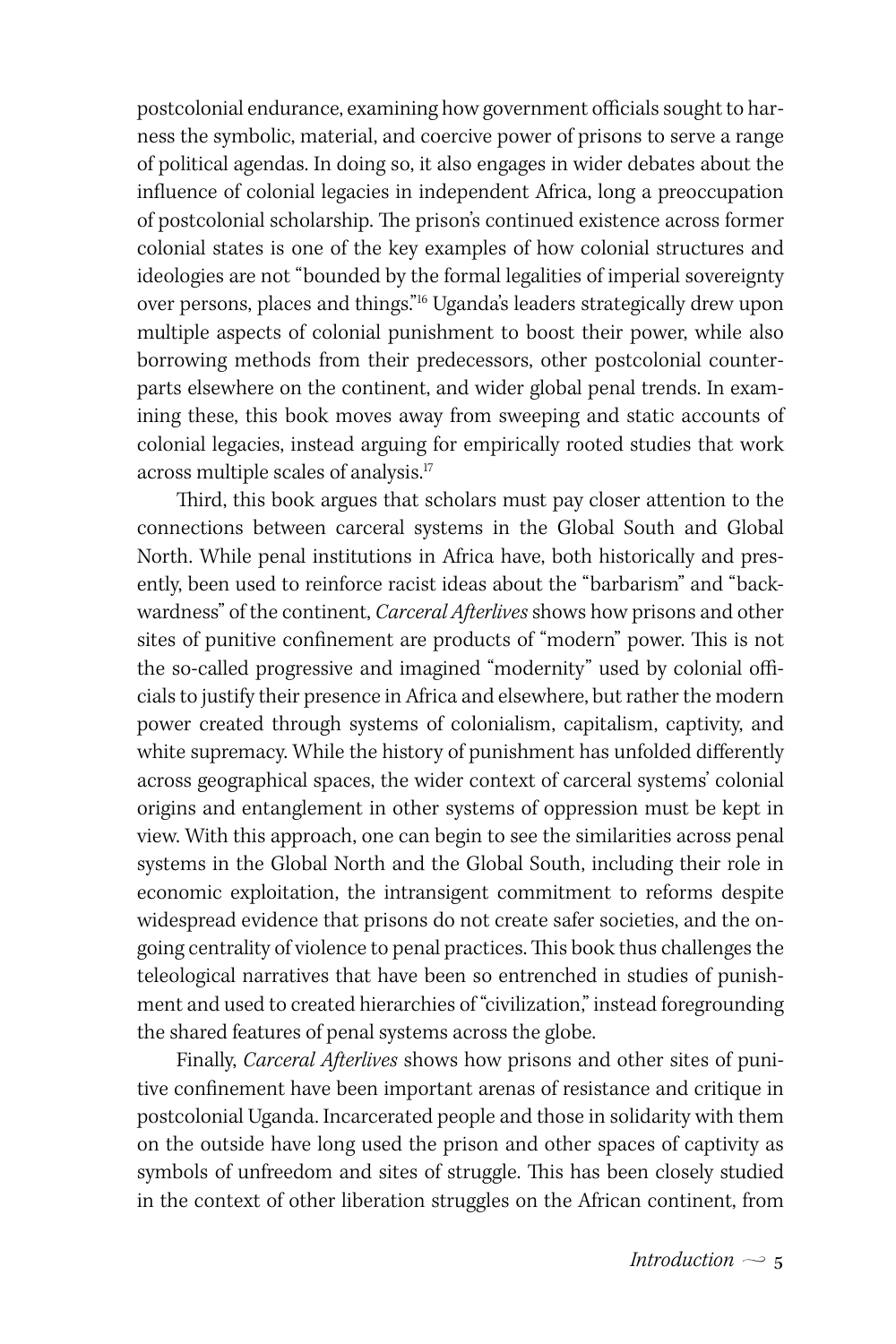the resistance of detainees in Kenya during the 1950s to Nelson Mandela's "long walk to freedom" in apartheid South Africa.<sup>18</sup> There has also been much written about the prison and anticolonial resistance in other parts of the Global South, such as the "gaol-going" strategies used by the Indian National Congress and communist visions forged in the prisons of colonial Vietnam.19 Finally, struggles for freedom have been closely examined in the United States, from the contributions of Black prison activists to wider civil rights and Black Power movements in the post–World War II period to the ongoing movements for prison abolition led by Black scholar-activists such as Angela Davis and Ruth Wilson Gilmore.<sup>20</sup> What has received much less attention, however, is how such struggles have played out in the postcolonial African context. In Uganda, the state's use of incarceration and detention without trial was constantly contested by Ugandans inside and outside of penal spaces. Politicians, lawyers, those behind bars, and members of the public used critiques of confinement to express disillusionment with the limits of decolonization and hold the state accountable. This book thus traces the significant contributions that Ugandans have made to the interconnected struggles against captivity, colonialism, and neocolonialism.

#### GLOBAL HISTORIES OF THE PRISON

As a technology of empire, the prison spread throughout the globe in the nineteenth and twentieth centuries, becoming a nearly universal institution. Its history, therefore, cannot only be told within national or regional frames of reference. While *Carceral Afterlives* focuses on prisons and other spaces of punitive confinement in Uganda, it does so in a way that attends to the wider global transfers of ideas, institutions, and people across the colonial and postcolonial periods. Prisons were first established in Uganda in the 1890s, approximately a century after what historians have called the "birth" of the prison in western Europe and the United States.<sup>21</sup> By then, incarceration was the central mechanism of punishment across of the world, with prisons and penitentiaries—including Pentonville in England, Auburn in the United States, and the Casa de Correção in Brazil—becoming a symbol of the "modern" state and its desire to create "docile and useful" citizens.<sup>22</sup>

While Uganda's prison system has not been closely studied, there has been a great deal written about the history of prisons across Africa and the Global South.23 Scholars have examined the parameters of colonial penal institutions in multiple regions, demonstrating how they were rooted in racism, violence, and forced labor. One of the main questions within this field is the extent to which colonial prisons and their successors reflected European models. In response, historians have drawn heavily upon Michel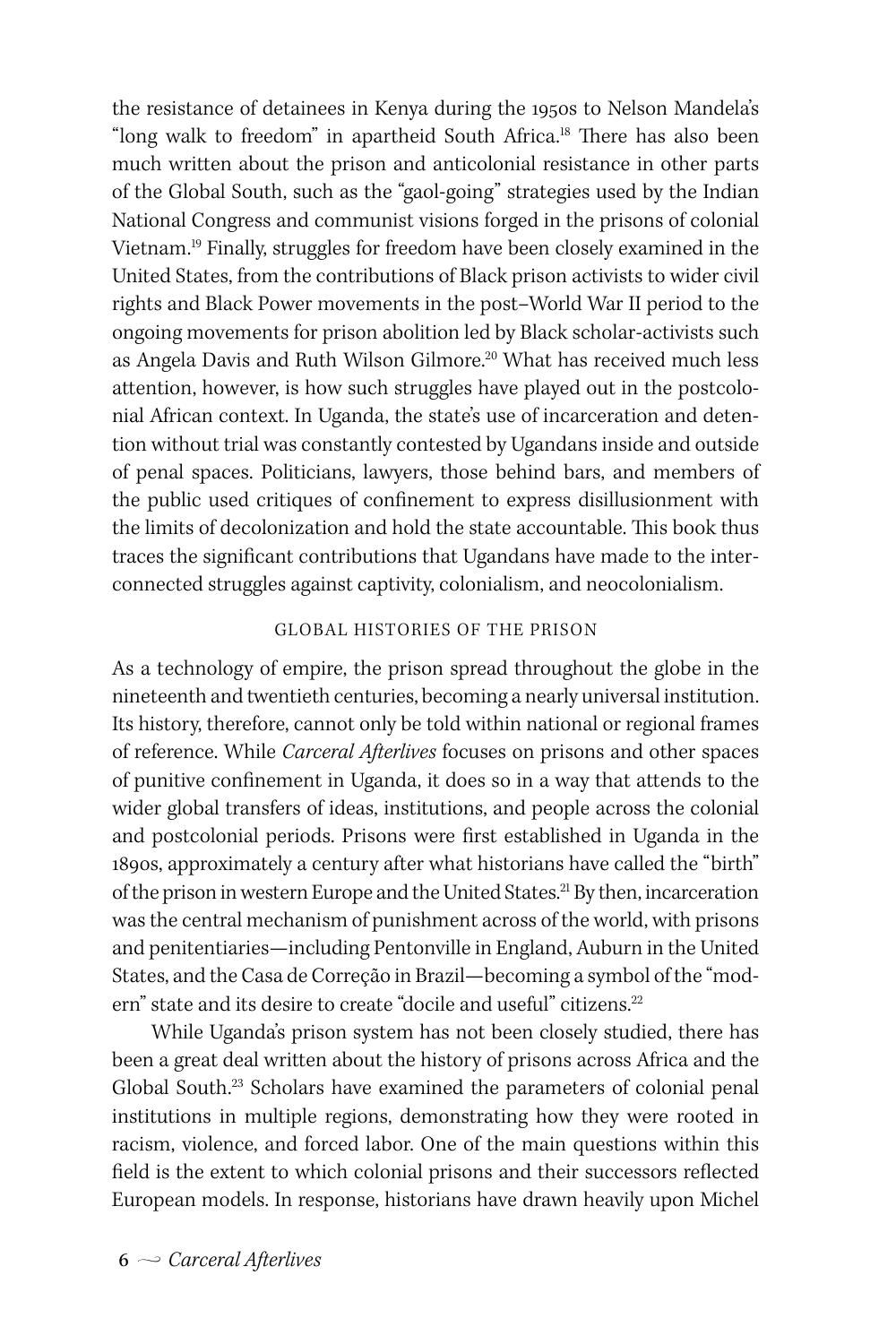Foucault's seminal work *Discipline and Punish,* whether to argue for the absence of a "carceral archipelago" in the colonial context or to challenge his dichotomy of premodern and modern power.<sup>24</sup> While Foucault's work brings into focus the expansive nature of carcerality, it should not be used as a rigid template for assessing prison systems in the colonial or postcolonial context, particularly as he does not take race into account.<sup>25</sup> Shifting away from state discourse and grand theories, some of the most generative work on African prisons has focused on the lived experiences of confinement, highlighting the communities forged while behind bars in sites such as Robben Island and detention camps in Kenya.<sup>26</sup> Prisoners' writing, especially through memoirs, has further illuminated such stories and social worlds, playing a key role in shaping public understandings of both colonial and postcolonial confinement.<sup>27</sup> Finally, scholars have looked at the recent application of human rights policies and reforms in prisons, as well as ethnographic accounts of everyday prison life.28

What has been largely absent, therefore, are inquiries into the decades following independence, the time in which prisons transitioned from colonial to national institutions. This continuity is not only overlooked in the African context but also more globally. Whereas scholars have closely studied the prison's "birth" in the late eighteenth and early nineteenth centuries, its imperial expansion, and its explosion in the United States beginning in the 1970s, the prison's entrenchment after colonialism has not been closely analyzed. Understanding why and how this occurred is crucial to making sense of where we are today, as more people—upwards of eleven million in 2020—are incarcerated than at any time in human history.29

Until recently, scholarly analysis of postcolonial penal systems on the African continent either appeared as an addendum to histories of colonial punishment or to emphasize the violence of postcolonial states. Achille Mbembe, for example, characterizes the goals of colonial punishment as "disciplining bodies with the aim of making better use of them, docility and productivity going hand in hand," while arguing that punishment in the postcolonial setting was marked by "raw violence" and a "loss of limits or sense of proportion."30 Although Florence Bernault provides more depth, tracing some of the specific legacies of colonial penal systems, she adopts a similar tone, arguing that "post-colonial dictators have built sites of detention and torture that speak to no other logic than that of megalomaniacal and murderous power."31 While reflective of certain aspects of postcolonial punishment, such representations remain affixed to the wider tropes used to frame African states in negative terms rather than drawing upon empirical evidence. This approach runs the risk of furthering the idea that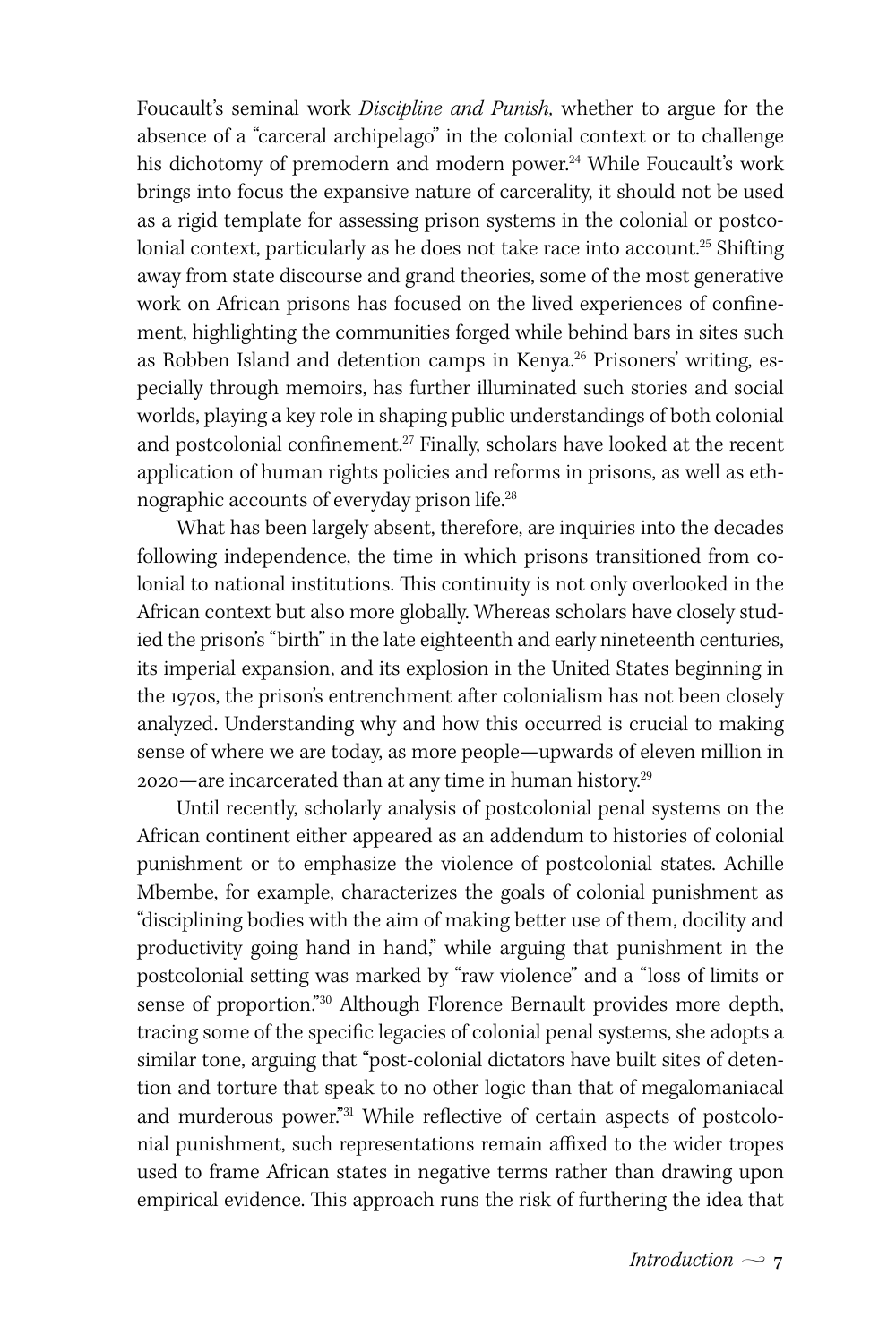postcolonial governance can be summarized in "single stories" and stereotypes.32 In contrast, this book argues that carceral systems in postcolonial Africa need to be analyzed with the same level of nuance and specificity that has been applied to studies of these same systems in the colonial period and in the Global North.

The best scholarship on postcolonial prisons has done exactly this. At the core of these inquiries has been the question of how to approach the nature of the colonial legacy. There is, unsurprisingly, widespread agreement that the prison's persistence is a key indicator of the impact of colonialism on penal systems after independence. As Mairi MacDonald writes, the "idea that social transgression could and should be punished by incarceration" was a product of colonialism, as prisons were largely alien across the continent prior to European rule.<sup>33</sup> She is cautious, however, about ascribing all aspects of postcolonial punishment to European influence, instead arguing that scholars should consider what African leaders "needed" of the colonial legacy to "legitimize" their states and power, particularly in the context of a changing global political landscape that included the Cold War.<sup>34</sup> Others have adopted a similar approach. Christine Deslaurier, for example, argues that although the prison's colonial origins in Burundi have "left tangible traces on its current architecture, norms, and organization," the postcolonial state "has also adjusted the prison over time to its own social and political designs."35 Benedicto Machava's work demonstrates how Mozambique's carceral system was shaped by colonial precedents such as the use of flogging, imprisonment, and punishment through labor but was also impacted by state-socialist policies, influences from other countries in the Global South such as China, and the realities of austerity.36 These and other case studies point to both the centrality of colonialism and the influence of other national and global dynamics in shaping penal systems after independence.

This book argues that the prison is a central part of colonialism's afterlife in Uganda.<sup>37</sup> Chapter 1 outlines the features of colonial punishment, providing a foundation for subsequent analysis of Uganda's postcolonial carceral system. Along with the striking continuities within the Uganda Prisons Service—in which buildings, uniforms, and policies remained largely unchanged in the postcolonial period—there were many other aspects of punishment that were shaped by colonial approaches. These include the use of detention without trial, deployment of the military against civilians, repeated and prolonged enactments of states of emergency, and the use of camps for punishment and surveillance in the context of wartime. Furthermore, the colonial-era criminalization of "vagrancy," "idleness," sex work,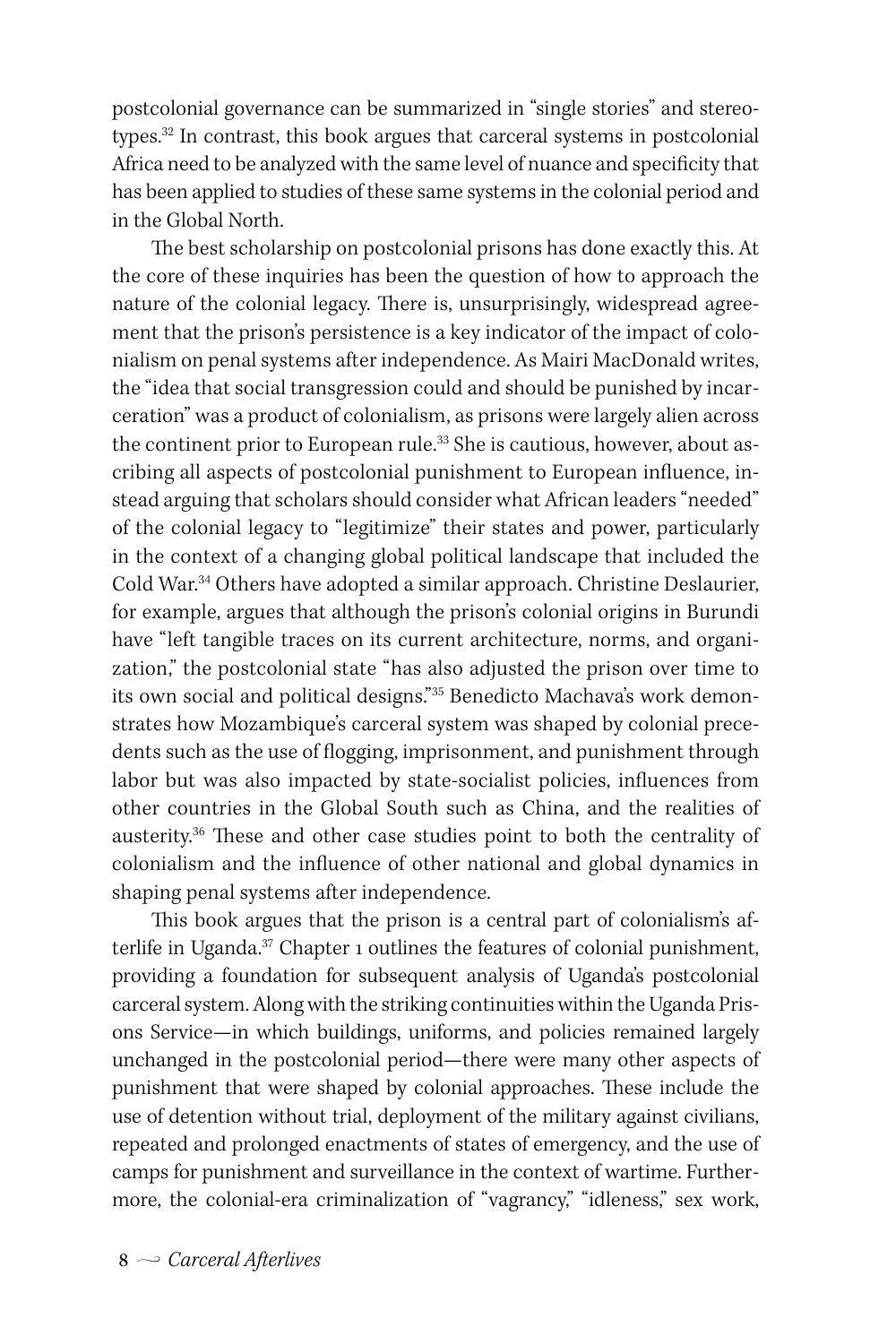and the LGBTQ2S+ community has led to many Ugandans being put behind bars, convicted of offenses created to serve colonial power structures.

Such continuities, while impacted by colonialism, also reflect broader realities of penal systems worldwide. The study of the prison's postcolonial endurance is animated by a bigger question that runs throughout the history of this institution: Why do governments continue to use prisons, despite significant evidence that they are violent and racist spaces that do not make societies safer? As Frank Dikötter argues, it is "precisely the singular resilience of this contested institution that makes a history of the prison so urgent."38 In Uganda, while the very existence of the prison was attributable to colonialism, it endured for many of the same reasons it continued to exist elsewhere in the world: it allowed governments to enhance their control through confining those deemed "dissident" and "deviant." As the British did during the colonial period—and many states around the world do today the postcolonial Ugandan state used the prison to enforce hierarchies that served its interests, imprisoning those whose politics, ethnicity, race, religion, sexuality, economic activities, and even choice of clothing were deemed subversive. The definitions of deviancy shifted across regimes, but the centrality of confinement as a tool of state violence and power did not.

This coercive function, however, does not fully explain the prison's persistence. Practically, prisons endured for some of the same reasons that many other colonial-era systems did. Postcolonial governments recognized that the institutional infrastructure of colonialism could be useful in managing and controlling newly created national communities, many of which were grappling with divisions created or exacerbated during colonial rule. Prisons were also symbolically powerful. Uganda's leaders sought to harness the prison's imaginative capital, carefully cultivating its image as a "monument to modernity" that could enhance their reputation globally.<sup>39</sup> This phenomenon can be seen across time and space in the Global South: from nineteenth-century South American nations to twentieth-century African ones, postcolonial governments strategically used the prison to buttress their claims to "modern" statehood in pursuit of national and global legitimacy.40 Finally, prisons provided the state with a source of free labor. In Uganda and elsewhere on the continent, prisoners were forced to work on farms and in factories. Uganda's leaders extolled the prisoners' ability to produce for the nation, with this messaging becoming an important part of their economic development strategies following centuries of European exploitation. Although many other African nations had similar goals and facilities, this entanglement of carcerality and capitalism has not been as closely studied in the African context as it has in the Global North. This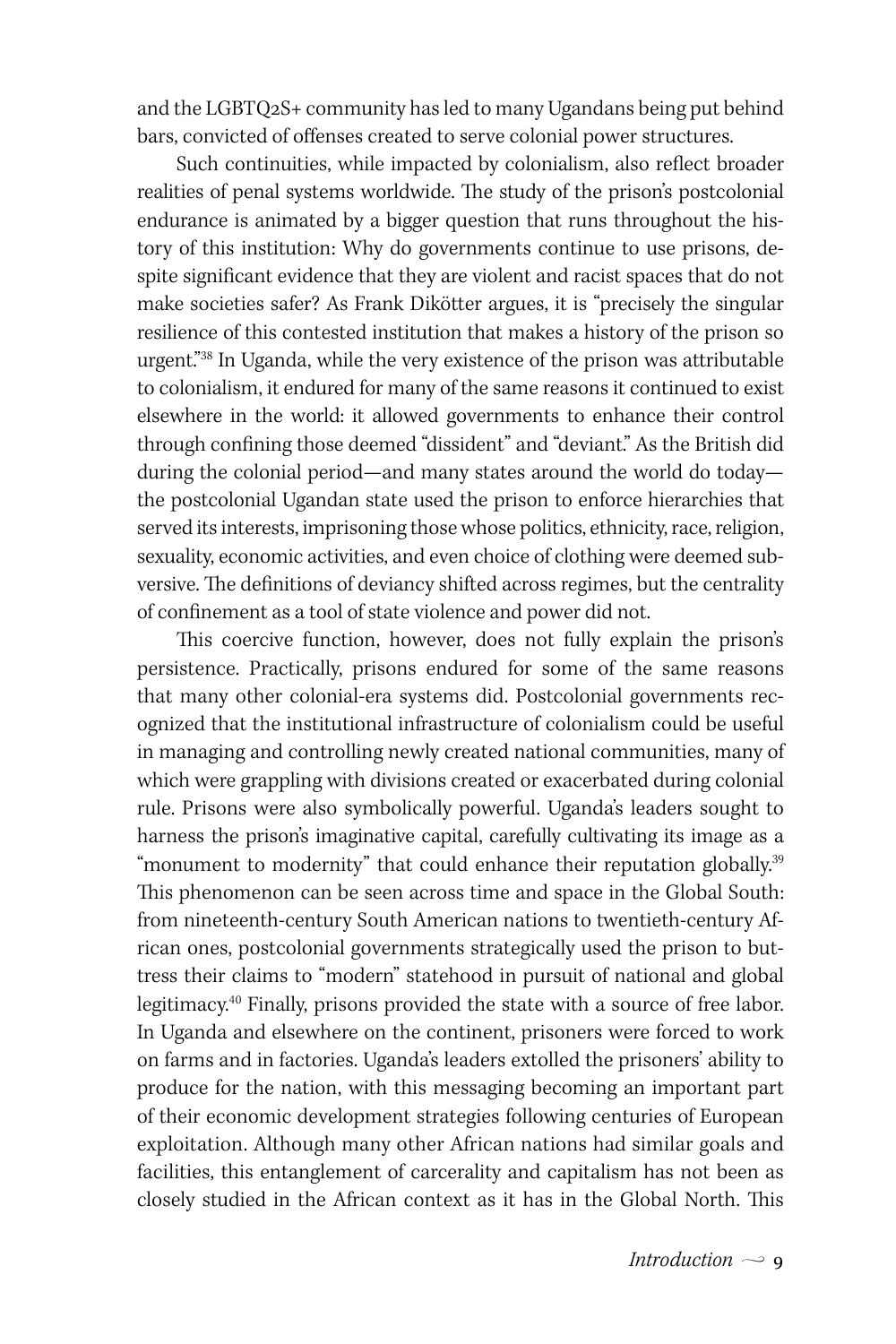economic aspect—as well as the prison's symbolic dimensions—is analyzed in chapter 2. Together, the chapters in this book show how the prison's endurance in Uganda must be read in the context of national, regional, and global political dynamics; Uganda's colonial history; and the wider history of this institution's centrality to the power of the "modern" state.

#### BEYOND THE PRISON: CRITICAL PERSPECTIVES ON PUNISHMENT

In the 1960s and 1970s, as the entrenchment of prisons became a reality in many newly independent states on the African continent, another chapter in global history of punishment was beginning: the unprecedented expansion of carceral power in the United States. As historian Heather Thompson has shown, while the number of people incarcerated in both federal and state prisons increased by 52,249 between 1935 and 1970, it grew by a staggering 1.2 million between 1970 and 2005.<sup>41</sup> Today, the United States has over 20 percent of the world's prisoners—a disproportionate number of whom are Black, Brown, and Indigenous—yet approximately 5 percent of the world's population.<sup>42</sup> Mass incarceration has impacted every facet of American life, from the workings of democracy to the revitalization of rural communities reeling from the economic fallouts of neoliberalism.43 Beyond the prison, immigration detention, parole, policing, and other forms of confinement and surveillance have also expanded their scope and power, turning the USA into what scholars have called a "carceral state."<sup>44</sup>

The United States is, in many ways, an exceptional case when it comes to histories of captivity, and it has been largely treated as such by both its own historians and those studying penal systems elsewhere. There is much to be gained, however, by adopting a more comparative approach and considering the connections across the United States, other settler colonial states such as Canada, and former colonial states in the Global South.<sup>45</sup> This comparative approach reveals some differences, but also many overwhelming similarities. Such connections should not come as a surprise, as the prison and the wider penal systems that they function within were exports of empire, shaped by the same set of ideas about punishment and "civilization" from the late eighteenth century onwards.

One of the main features of the "carceral state" scholarship has been its "institutionally capacious" approach to punishment, which analyzes the "full range of policies and agencies that employ penal power" rather than just focusing on prisons or other easily recognizable penal institutions.<sup>46</sup> This is very useful in the Ugandan context, as informal detention sites—which are discussed in chapters 5 and 6—were a fundamental part of the state's carceral infrastructure, particularly during the Amin and Obote II regimes. Captivity at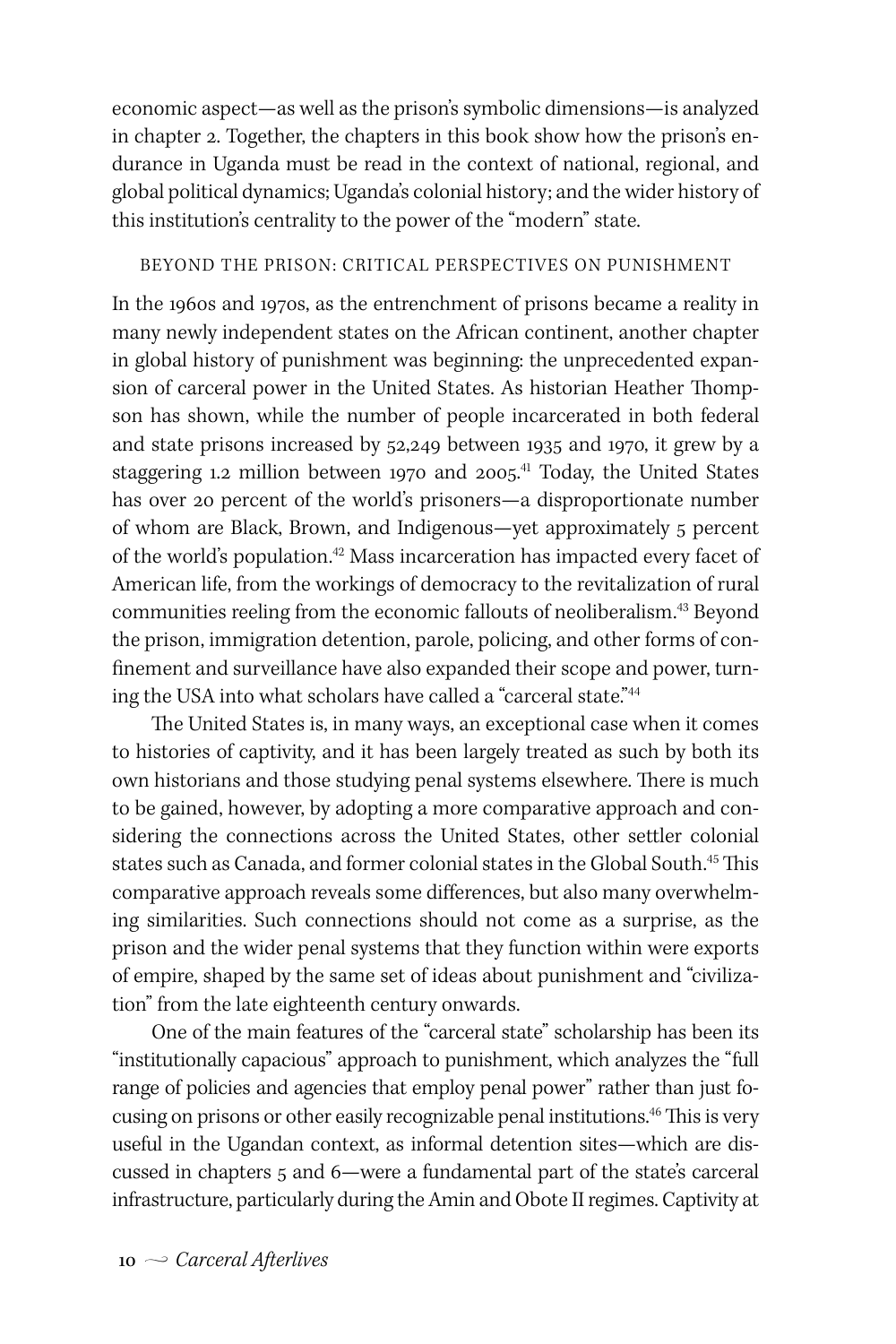the hands of the state extended far beyond the prison: one could be confined in the trunk of a car, the basement of a building, a police cell, within military barracks, or in a hotel room or private residence. Bringing these spaces into view not only reveals the complexity and capacity of Uganda's carceral system but also allows for further insights into how different sites of confinement related to each other in ways that reinforced the state's power.

This is especially clear when we consider the dynamic between prisons and detention sites. Prisons, on the one hand, were spaces of expectation. This had deep roots: the colonial state deliberately framed UPS as a rule-bound institution where proportionality and professionalism supposedly prevailed, a framing that emerged in the context of the discourse of "civilization" used to justify the imposition of prisons. Similar expectations continued after independence, becoming linked to visions of national unity, productivity, and "modernity." The prison system—whether in the colonial or postcolonial context—never lived up to this set of expectations, but its existence had important effects. Firstly, it had a significant impact on the institutional culture of UPS and the professional identities of prison staff, which are explored in chapter 2 and chapter 3. Secondly, it created a framework for accountability. When such expectations were violated, Ugandans critiqued and challenged the state's uses of incarceration, including through the courts, engagement with local government officials, the media, and through political organizing. The state rarely held up its end of the bargain, but, as is examined in the final three chapters of this book, Ugandans pushed them to do otherwise.

Detention sites, in contrast, were spaces of "exception."47 They were untethered from the legal system and run by paramilitary groups that were independent of the police and prison services. Detention took place in longstanding sites of coercion, such as police stations and military barracks, as well as less obvious spaces, such as private buildings and hotel rooms. Many, such as Nakasero State Research Centre and Makindye Military Prison, were known to the public but were also spaces of secrecy and silences. Most people held in these sites did not make it out alive, and those who did carried the trauma of torture and bearing witness to extreme violence. Accounts of these detention sites have dominated portrayals of postcolonial confinement in Uganda, especially during Amin's military rule. In an article in the *Washington Post* published shortly after Amin's overthrow, journalists Martha Honey and Tony Avirgan offered a lurid—but not untypical—description of Nakasero: "As we entered the dungeons today, we saw scenes of incredible horror—bodies in varying states of decay and mutilation, almost all showing signs of torture. There were pools of blood on the steps, and blood was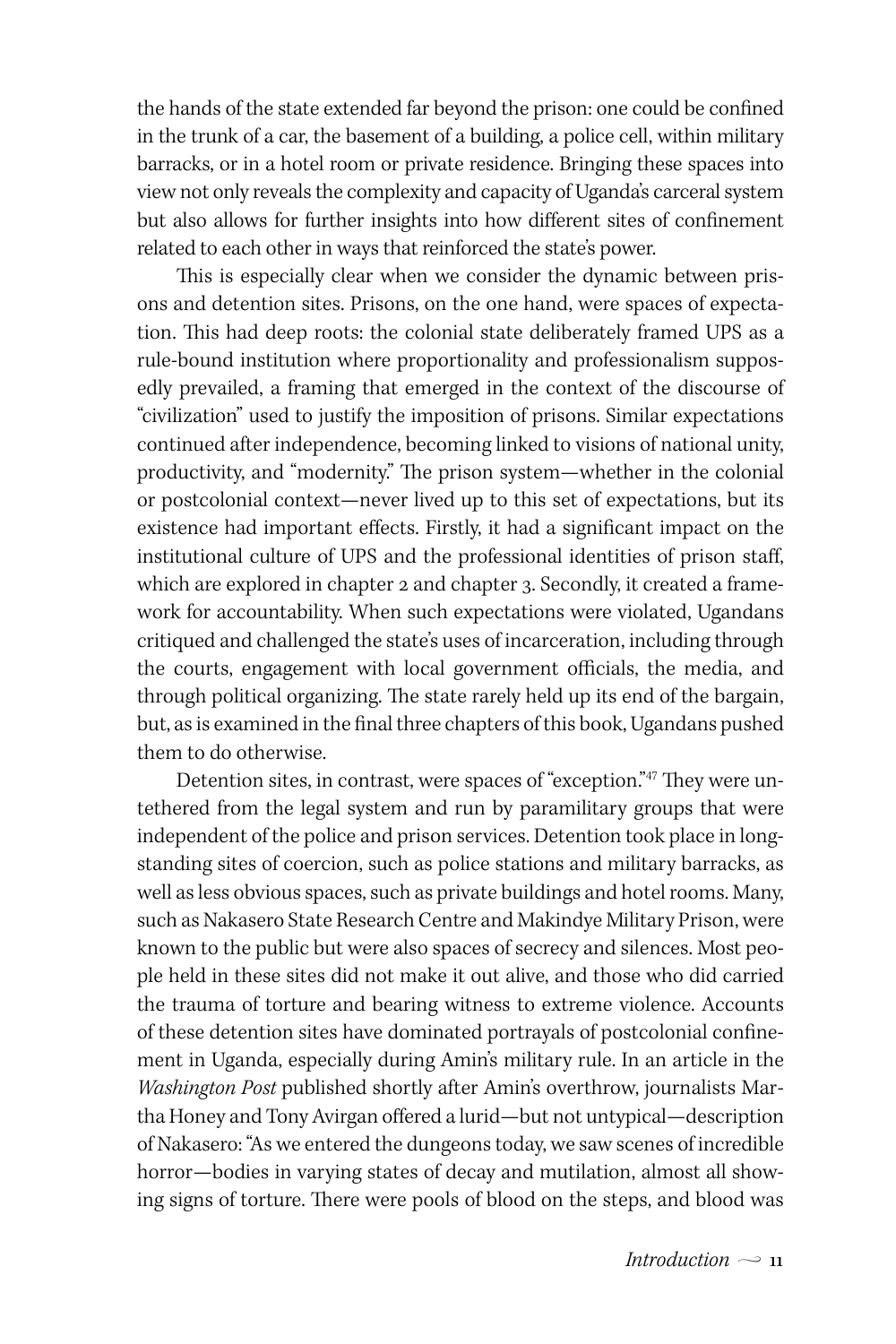smeared on the walls." Some of the detainees, they claimed, had "survived by eating human flesh."48 For some readers of this *Washington Post* article, Honey and Avirgan's account no doubt confirmed long-standing racist notions of "darkest" Africa, whose spaces of confinement were often viewed as similar to medieval "dungeons."<sup>49</sup>

These detention sites, which were incredibly violent, should not be read as markers of postcolonial dysfunction nor reversion to an "archaic" penal past but rather as fundamental components of "modern" punishment.50 Scholars such as Giorgio Agamben have argued that such "spaces of exception," from Nazi concentration camps to Guantánamo Bay in Cuba, are a fundamental part of state power in both the Global North and Global South.<sup>51</sup> This insight connects to a critique long made by scholars studying colonial punishment, who challenge Foucault's argument that the "birth" of the prison marked a rupture from public and physically violent forms of punishment to custodial, disciplinary forms that acted on the "soul." As historian Diana Paton writes in her work on Jamaica, "The idea that modern forms of power are abstracted from—indeed, counterposed to—pain and violence is false and is itself a product of the Enlightenment narrative. . . . Violence and pain are fully part of modern power."<sup>52</sup>

With this recognition, a new analytic space opens for examining Uganda's carceral system. While seemingly on different ends of a carceral continuum, prisons and detention sites were closely connected. Practically, they overlapped in terms of prisoners and personnel, as people frequently circulated between these spaces. At a deeper level, their simultaneous existence speaks to the multiple ways in which the state sought to perform and reproduce its power, from the disciplinary discourses, industrial and agricultural projects, and nation-building agendas associated with the prison to the use of detention sites, disappearance, and extrajudicial killings to remove those deemed a threat to the body politic. These different modes of carceral power should not be read through the binary lens of "modern" / "premodern" but rather in relation to widespread trends in penal practice and state power across time and space.

## DISSENT, DECOLONIZATION, AND ABOLITION ON THE AFRICAN CONTINENT

On the night of December 30, 1977, Kenyan writer and scholar Ngugi<sup>x</sup> wa Thiong'o was arrested by members of the Special Branch at his home in Nairobi. He spent nearly a year in Kamiti Maximum Security Prison, the same site that had, only two decades before, held many women imprisoned by the British as part of their counterinsurgency against the Kenya Land and Freedom Army.<sup>53</sup> This connection to the colonial past weighed heavily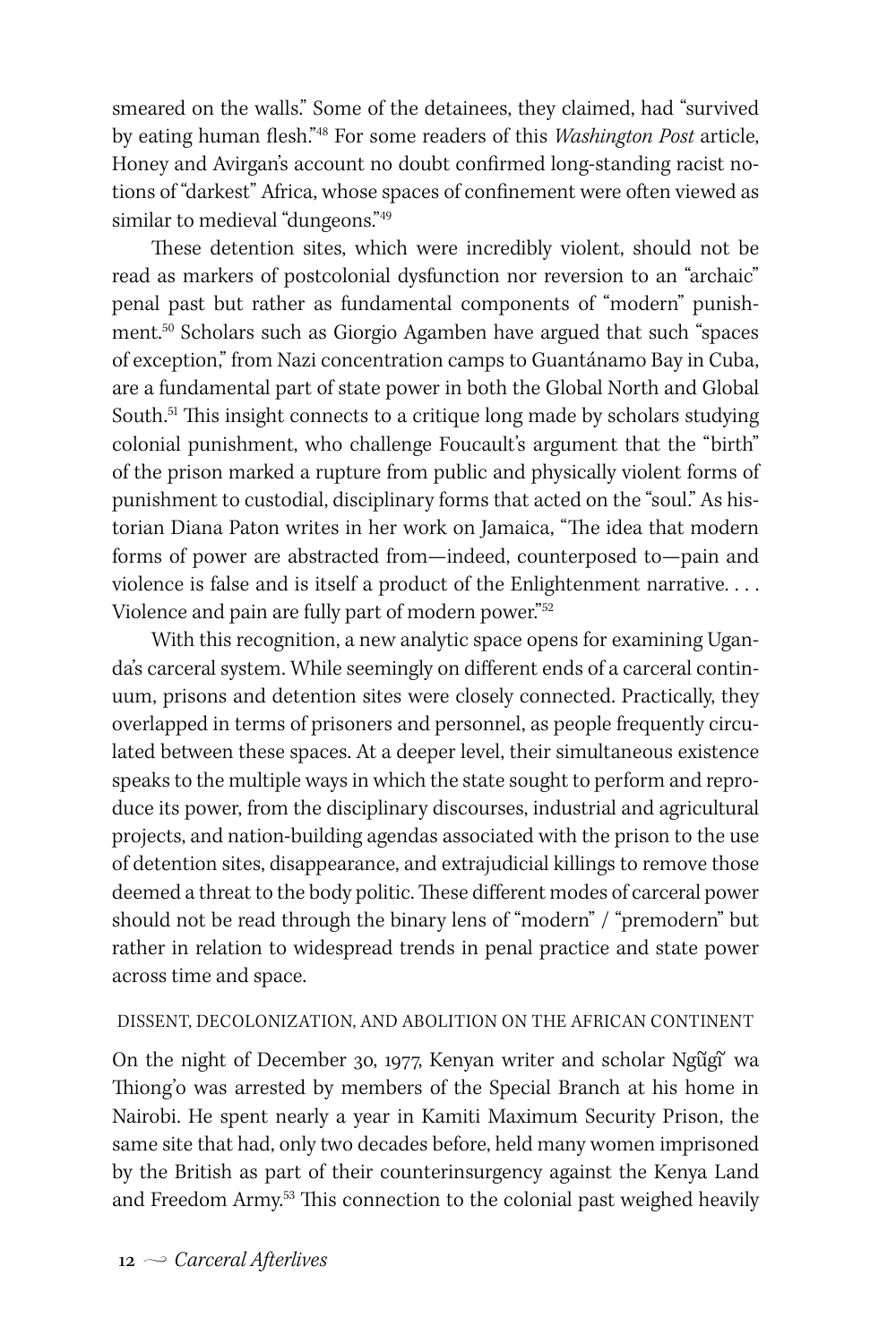on Ngugi, as reflected in an argument he had with a guard about whether his imprisonment was like that of Jomo Kenyatta. "His case was different," the guard insisted. "His was a colonial affair. . . . Now we are independent." Ngugi responded, "A colonial affair in an independent country, eh? The British jailed an innocent Kenyatta. Thus Kenyatta learned to jail innocent Kenyans.<sup>"54</sup> Ngugi<sup>"</sup> recounted this argument in his memoir *Wrestling with the Devil,* which he dedicated to "all writers in prison" and to "a world without prisons and detention camps." His work speaks to the long-standing connections between struggles for decolonization, liberation, and abolition on the African continent.

The same year that Ngũgĩ was released from prison, a group of African government officials, academics, and prison administrators met in Addis Ababa, Ethiopia, to prepare for the upcoming United Nations Congress on the Prevention of Crime and Treatment of Offenders, which had first been held in 1955. At this meeting, African delegates were meant to think through what a "regionally-specific" approach to punishment might look like. The "de-institutionalization of corrections" was one of the key agenda items, and it provided the delegates with a space to discuss the past and future of prisons and other penal institutions on the continent. In the meeting report, the delegates insisted that this issue had to be considered in the "context of African history." "Prisons," the report read,

had been alien to the cultural tradition of most African nations and had been introduced by colonial Powers. Prisons were repressive institutions. However, in many parts of Africa they came to be seen as unavoidable evils, a view which persisted today in various quarters, even though the former colonial powers were now embarked upon a vigorous programme of de-institutionalizing the penal system. The traditional African method of responding to wrong-doing had included community control and social reintegration, coupled with restitution, concepts which were now being accepted by modern correctional theory and practice. Because of the repressive nature of prisons, a number of African countries, upon achieving independence, decided to abolish this form of punishment. Yet no nation had wholly succeeded in doing so. . . . Inhumane prisons were, perhaps, the last vestige of suppression imported by colonial Powers, and Africa has to free itself from this vestige and find its own answers to its problems.<sup>55</sup>

Closing this section of the report a few pages later, the delegates concluded, "The entire range of human imagination had to be mustered in the search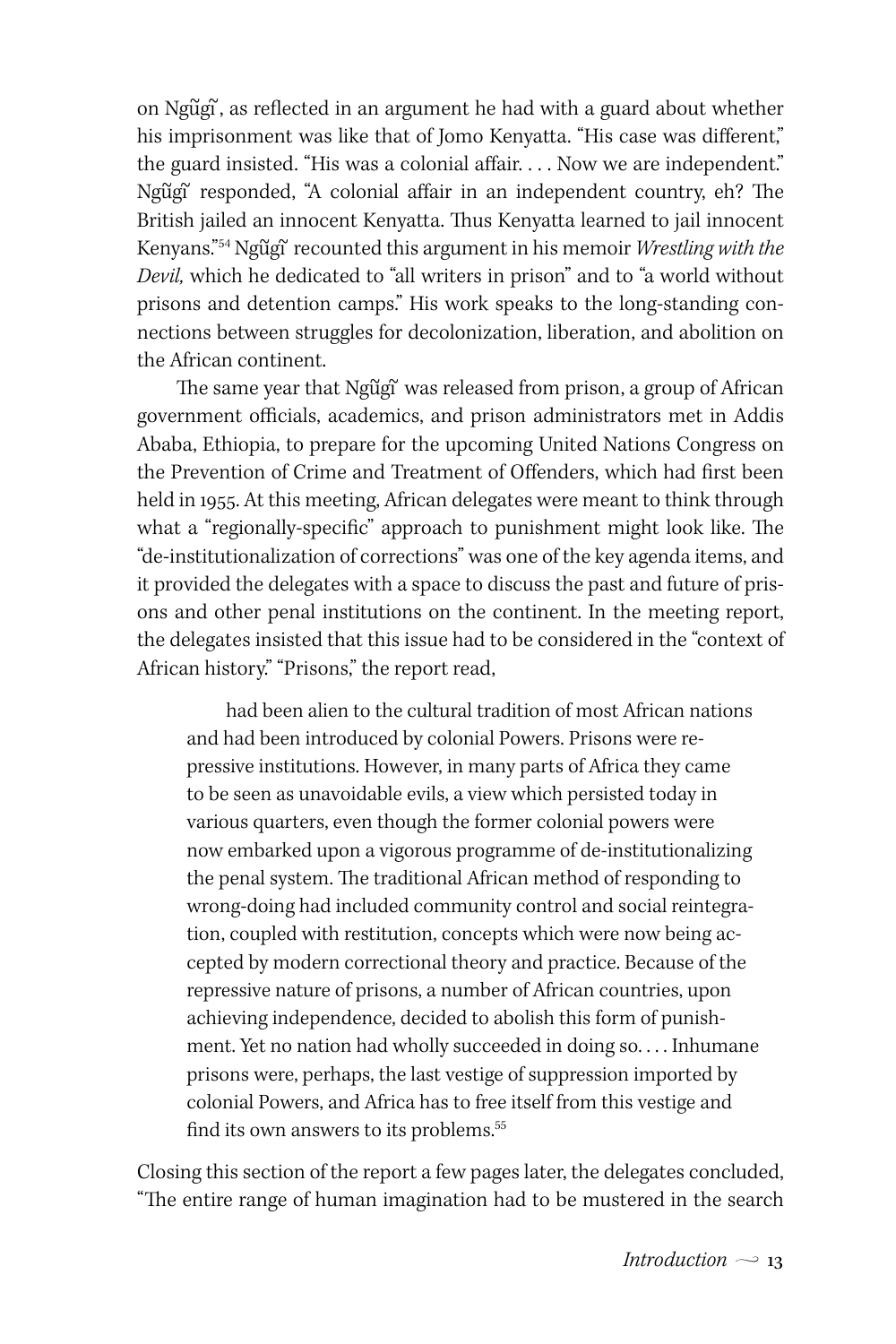for alternatives to imprisonment, although, to be realistic, the ultimate disappearance of prisons was not in sight."56

The Addis Ababa meeting speaks to the presence, possibilities, and challenges of prison abolition on the African continent. African contributions to these struggles have recently become visible on a global stage through the #EndSARS movement in Nigeria, which, although focused on the elimination of the notorious Special Anti-Robbery Squad, has been linked to calls for prison abolition. $57$  With a few exceptions, however, such as Viviane Saleh-Hanna's work on Nigeria or Sohela Surajpal's dissertation, this topic has not been closely studied.58 As Julia Chinyere Oparah argues, many scholars in the Global North—especially in the North American context have "defined the concerns, priorities, and goals of prison studies and antiprison activism with no regard for the experiences of scholars and activists in the Global South."59 As contemporary calls for abolition grow across the globe, solidarity across continents will be of vital importance.

There is much to be learned by foregrounding how Africans have connected critiques of the prison with struggles for decolonization and liberation. Along with structural and ideological continuities mentioned earlier, colonialism also permeated postcolonial punishment as a critical framing device, with Africans using comparisons to colonial rule to condemn state violence and neocolonialism. The repression of FRELIMO's government in socialist Mozambique, for example, was seen by many as a "return to the 'old regime'" of colonial rule, while political prisoners in Zimbabwe emphasized the "moral blameworthiness" of the independent state.<sup>60</sup> As Zimbabwean political prisoner Paul Themba Nyathi asked, "How can people who set up elaborate structures to free people from the humiliation, the racism of minority rule subject their people to such cruelty?"61 For many Africans, therefore, recourse or resemblance to colonial punitive tactics was seen as the ultimate betrayal of the goals of liberation struggles.

Similar critiques arose from Ugandans. This book argues that incarceration was not only indispensable to the Ugandan state's management of dissent but also a focal point *of* dissent. Ugandans continuously contested the state's use of punitive confinement, making broader arguments about the limits of freedom and decolonization in the process. This includes Abu Mayanja, a lawyer and minister who regularly challenged the Obote government's use of detention without trial in the late 1960s. "Far from wanting to change the outmoded Colonial laws," he wrote in an article that would lead to his own detention, "the Government of Uganda seems to be quite happy in retaining them and utilising them, especially those laws designed by the Colonial regime to suppress freedom of association and expression."<sup>62</sup>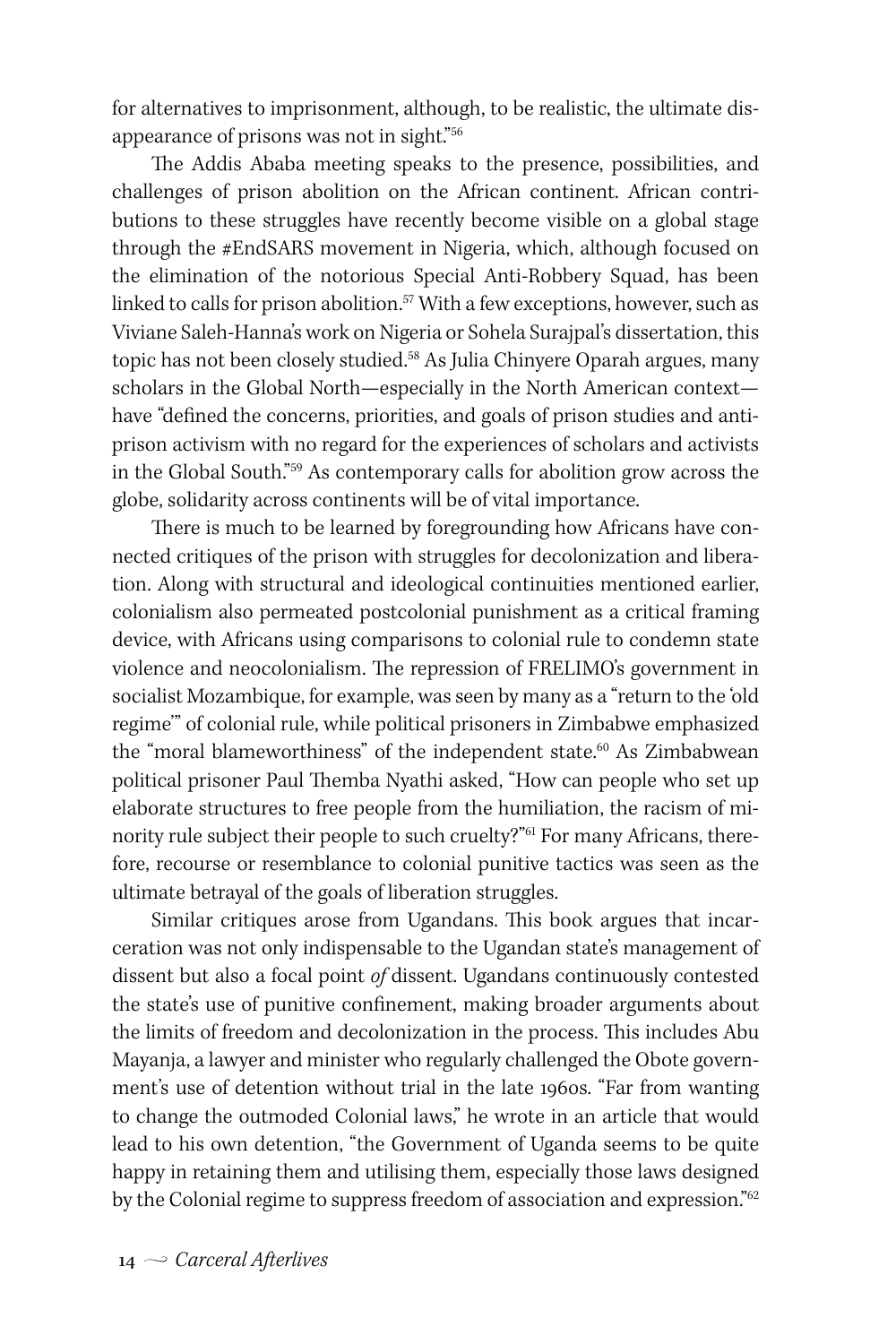For Mayanja and many other Ugandans, incarceration became a key arena for critiquing and challenging the coloniality of the Ugandan state. The majority of Ugandans discussed in this book were not calling for the prison's abolition, and, in some cases, their critiques actually reinforced the liberal legal order in which prisons have been able to thrive. This, however, does not undermine the fact that those inside and outside prisons raised important questions about the coloniality of confinement, its use in ongoing state violence, and the limits it placed on freedom. As societies around the world today grapple more than ever with questions about the prison's future—and very existence—such histories offer inspiration and instruction for contemporary struggles for change.

## HISTORICIZING THE POSTCOLONIAL STATE IN UGANDA

Along with drawing upon critical histories of carceral systems from around the globe, this book is also in conversation with scholarship on Uganda's postcolonial history. For many years, there was very little academic inquiry into or public reckoning with the period between independence and the beginning of Museveni's presidency. Museveni actively promoted this erasure: when discussing his predecessors during his inaugural address in 1986, he urged Ugandans to "sweep that garbage where it belongs, onto the dung heap of history."63 Increasingly, many Ugandans are doing the opposite, especially as they reckon with the entrenchment of Museveni's power and many of his repressive policies, which are now being read in relation to previous postcolonial governments. Much of this recent engagement has been focused on Idi Amin's military dictatorship.<sup>64</sup> Interest in Amin, however, is by no means new, both within Uganda and more globally. During his dictatorship and in its initial aftermath, much was written about Amin, mostly by nongovernmental organizations (NGOs), journalists, and Ugandans in exile.<sup>65</sup> While this material offers some useful empirical evidence, it is notable for its sensationalism rather than substance, filled with graphic descriptions of torture and other forms of violence, as well as rumors about Amin's alleged cannibalistic practices. These accounts also focus overwhelmingly on Amin's personality. As Richard Reid argues, in much of the early writing on the 1970s, "Uganda was Amin, Amin was Uganda, and he dominated observers' line of vision absolutely."66 In contrast, more recent reckonings with the 1970s have shifted the focus to the Amin state and how it was experienced.<sup>67</sup> This has occurred through scholarly inquiries; through sites of public memory such as the "The Unseen Archive of Amin," which first opened in 2019 at the Uganda Museum before touring across the country; and through recollections shared by Ugandans in the media, in memoirs, and in other spaces.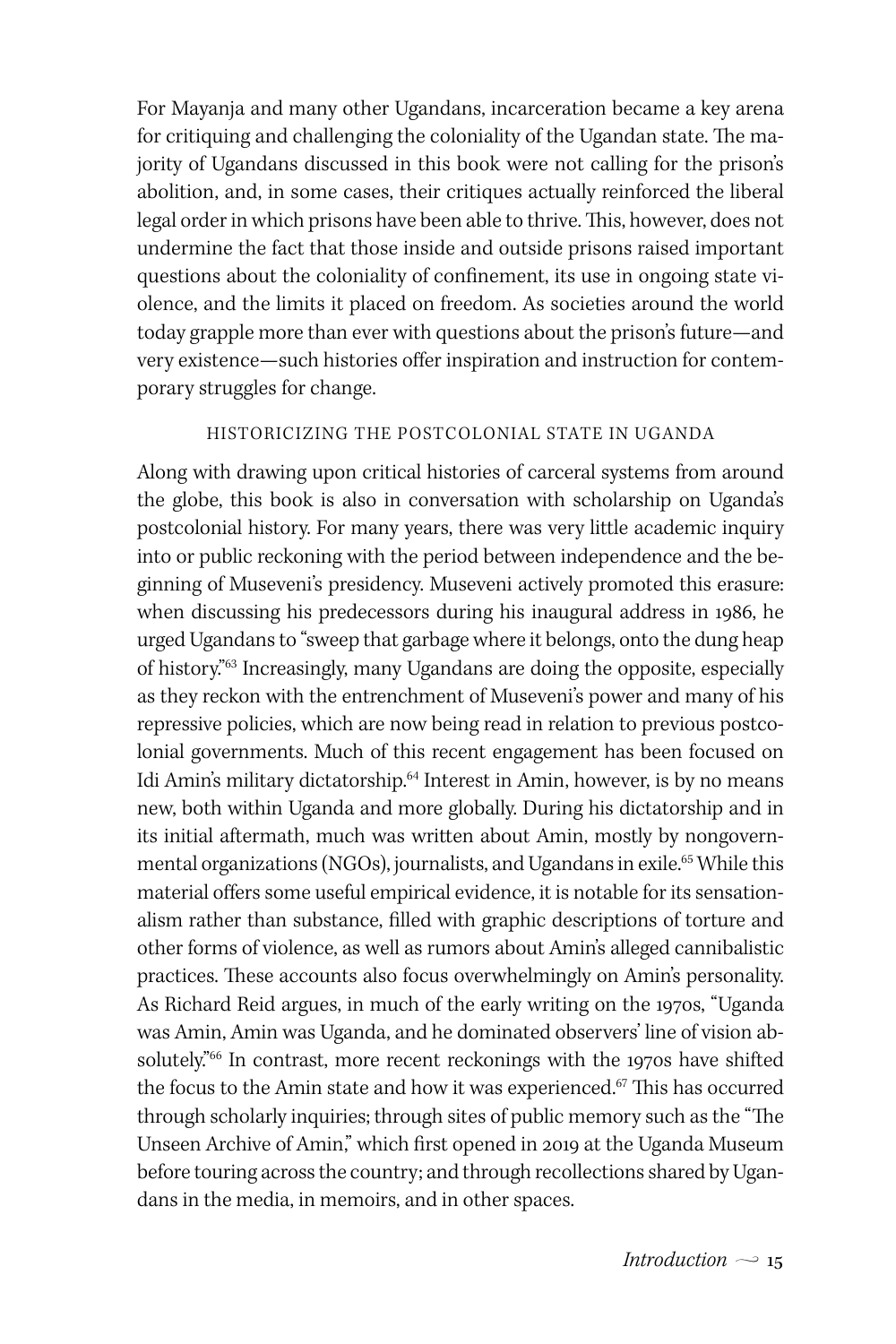While this intensified interest in the Amin years is welcome, it has not been replicated in the study of Obote's time in office, which normally serves as a backdrop to the 1970s. Obote served as Uganda's second prime minster and, in 1966, seized executive power through suspending the constitution, arresting political opponents, and organizing a violent attack led by Idi Amin on Mengo Palace, which was the site of government for Kabaka Edward Mutesa, the ruler of Buganda and Uganda's first president. Following Amin's overthrow in April of 1979 through a war with Tanzania, after which there were a few short-lived regimes, Obote returned to power in a disputed election in December of 1980. His second presidency, known as the "Obote II" period, lasted until 1985, when he was overthrown yet again through a military coup, this time led by Tito Okello Lutwa, who was then quickly replaced by Museveni in 1986.

Rather than focusing on a particular postcolonial government, this book looks at multiple regimes in relation to each other.<sup>68</sup> This decenters the historiography from its Amin-centered bias, while also foregrounding longer-term processes that shaped the postcolonial state, thus making visible both the continuities across regimes and unique contextual political dynamics. By putting the colonial period in conversation with the 1960s–80s, this book demonstrates the recursive nature of state punishment. Each successive government mobilized the past in a paradoxical manner, borrowing directly from the repertoires of their predecessors, while also symbolically seeking to demonstrate their distance from past punitive practices. As has so often been the case throughout history, therefore, punishment was mobilized in a linear manner, used to mark progress and map distance between one regime to the next. Yet, despite performing this politics of rupture, Uganda's leaders also drew directly from tactics of their predecessors, incorporating and adapting previous laws, organizational structures, and spaces of confinement for their own purposes. For example, while Obote primarily held detainees in government prison sites during his first presidency, he began using "safe houses" more systematically in the 1980s, following the precedent set by Amin. Throughout the period under study, Uganda's postcolonial regimes used incarceration to enforce a mode of politics in which debate, dissent, and mass mobilization were brutally punished and paths to power were exclusive and violent.

There were also, however, specific events, agendas, and wider global dynamics that shaped each regime's approach to punishment. The Obote I years, which are explored in depth in chapter 4, were impacted by the factions within his own party (the Uganda People's Congress) and tensions with Buganda Kingdom and the Democratic Party, as well as his statist economic policy. Many of his penal policies fit in with those adopted by others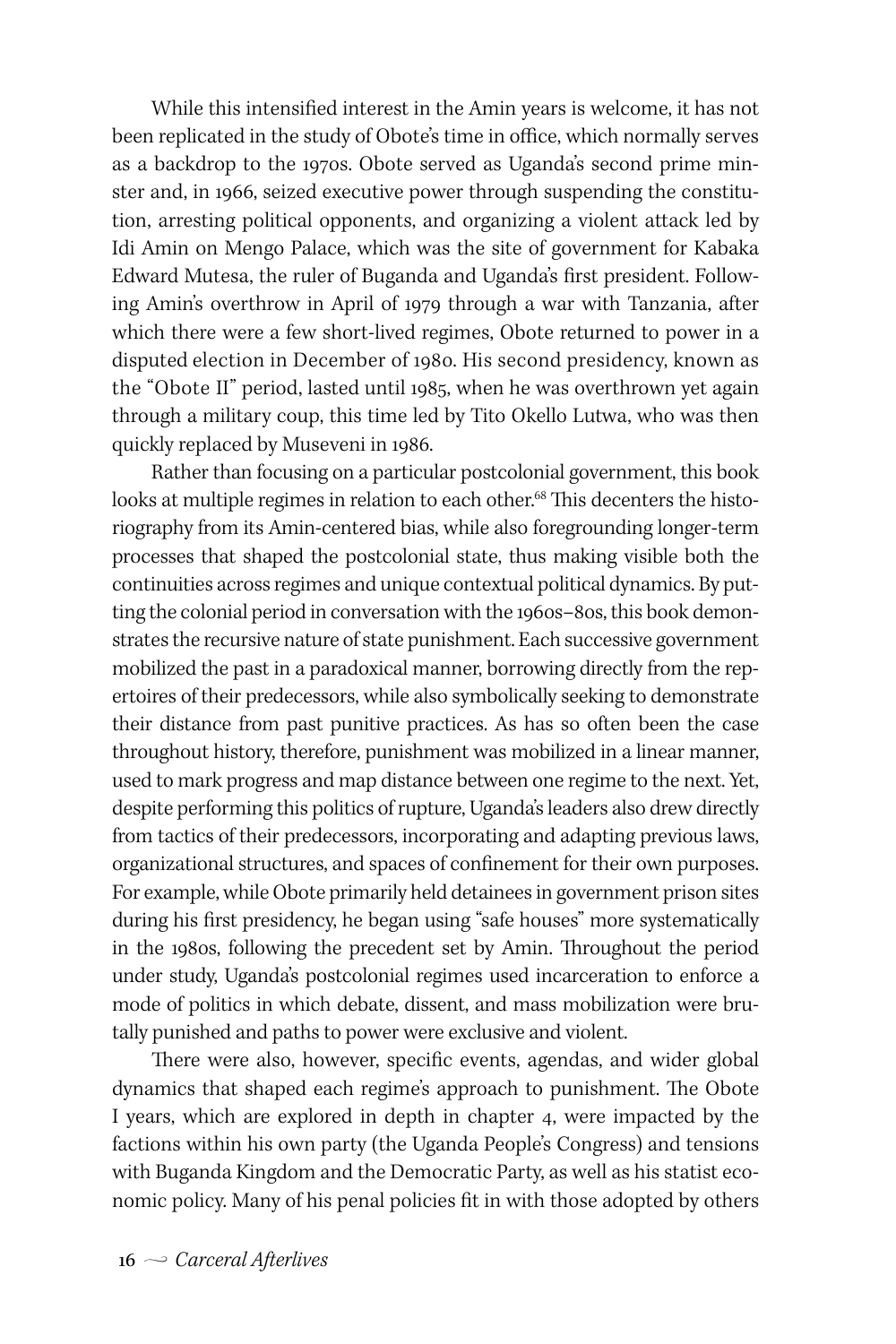in Africa's first generation of postcolonial leaders, particularly the legislation surrounding detention without trial. Punishment during the Amin regime, which is analyzed in chapter 5, was shaped by his military background, expulsion of the South Asian population, the regime's "economic war," and the Uganda-Tanzania War, while the civil war of the early 1980s profoundly influenced policies during the Obote II years, which is assessed in chapter 6. These are just some of the many internal and external dynamics that had an impact on postcolonial Uganda's carceral system.

### STUDYING THE POSTCOLONIAL STATE: METHODS AND SOURCES

Prisons are spaces of secrets and silences, operating "outside of public view."69 This is even more true for other spaces of confinement, such as detention sites. Research on institutions of confinement, both past and present, is shaped by this reality. Despite UPS's "open door" policy—which was initiated in 2006 following a period of human rights reform—much of the history of confinement in Uganda remains unknown.<sup>70</sup> Existing accounts have either focused on the detention of the Amin years or more recent efforts at reform during Museveni's presidency.<sup>71</sup> Such inquiries have often reinforced the dominant image of the prison in Africa: a space of violence in desperate need of reform. This book adopts a different approach, moving away from reformist prescriptions or sensationalized stories of brutality to instead focus on how incarceration was conceptualized, enacted, experienced, and contested in postcolonial Uganda.

*Carceral Afterlives* engages with a range of sources, including official archives, oral histories, personal collections, media sources, gray literature, memoirs, and visual sources. These were found through research in Uganda, the United Kingdom, and South Africa, as well as multiple digital collections. Like any historical work, this book grapples with the power structures that shape which narratives are made accessible about the past and which are silenced. As Michel-Rolph Trouillot argues, there are multiple ways in which silences are (re)produced: the making of sources, the creation of archives, the moment of fact retrieval, and the assembling of histories.<sup>72</sup> All of these are present in history-making processes in and about Uganda. This is glaringly obvious in relation to "Operation Legacy," the British imperial effort to remove any sensitive material from their colonies prior to independence.<sup>73</sup> This process began in Uganda in 1961 before spreading across the empire.<sup>74</sup> In the aftermath of colonialism, silences took hold in the archives in both violent and mundane ways, such as the burning of the *lukiiko* archives by Obote's government in the 1960s or impacts of austerity on archival spaces, which has led to decay through insects, mold, flooding, and other natural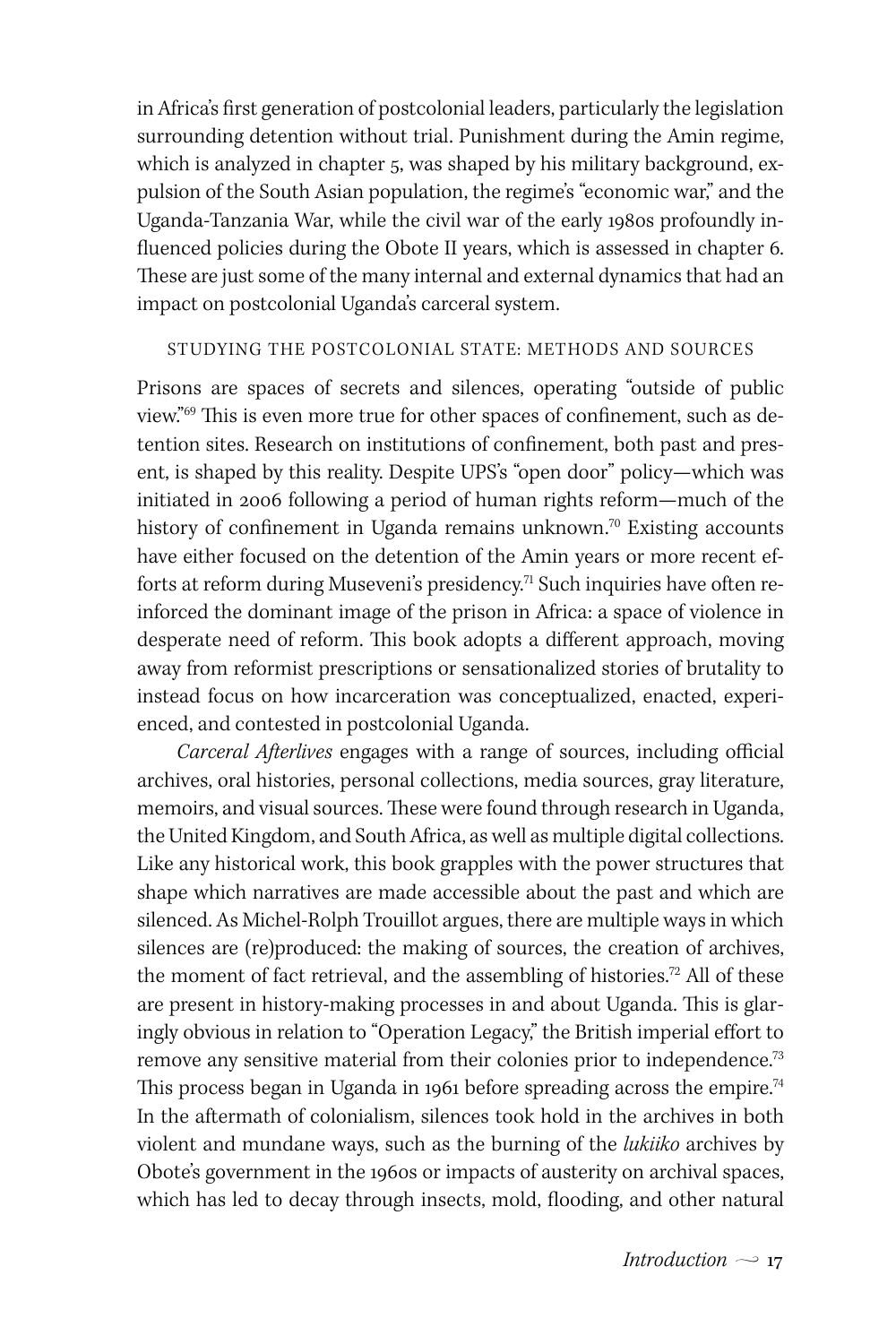causes.75 Such silences also extend beyond archives. Many Ugandans who experienced the 1960s–80s are no longer alive to tell their stories on account of the war and state repression of these decades and the consequences of the structural violence that have led to a relatively low life expectancy in Uganda. Consequently, many of the sources that are the most accessible and the best preserved are generated by institutions and individuals in the Global North, reflecting asymmetries of knowledge production that are themselves tied to colonialism.

Archival sources provide the foundation for this book, reflecting the prison's entanglement in the bureaucratic apparatus of the state. These two colonial-era institutions are profoundly intertwined beyond their shared purpose of surveillance. Prison archives serve both a bureaucratic and performative purpose, creating a traceable identity that can be transmitted across time and space. The annual reports, personnel files, photographs, rule books, and other archival remnants are meant to signal the professionalism of the institution to both an internal and external audience, playing a crucial role in certifying its legitimacy. Such representations were reinforced by the official media of this period, which provided the government with an important arena in which to spread messages about the prison's role in nation building and social order. In contrast, there is almost no archival trace of other spaces of punitive confinement.

Archival sources, themselves the product of colonial bureaucracies and epistemologies, pose many challenges. In *Snakepit,* a novel about Amin's military rule, Moses Isegawa evokes the erasures and haunting that permeate archives, as well as the ways they produce banality. "It was the Western way: tragedy erased and carted away into library files where it lost bite," he writes, "later coming off the page like a shadow, bland in its weightlessness, almost a figment of the chronicler's imagination."76 As Isegawa powerfully argues, archives are official renderings of complex experiences, cataloging violence and its effects in ways that are legible to the state. Furthermore, much of the official material is exaggerated and performative. As Peterson and Taylor write, the archives of the Amin regime were filled with "exhortatory propaganda, inflated statistics, self-regarding reportage and other fictions."<sup>77</sup> Read critically, such material can open a window into a regime's efforts to craft a specific image. It is also important, however, not to bypass the more mundane material that offers insight into the quotidian dimensions of government bureaucracy. By reading these documents along the archival grain as well as against it, we can peer at the pathways of power and the bureaucratic logic of the postcolonial state, teasing out both the exhortations and everyday rhythms.<sup>78</sup>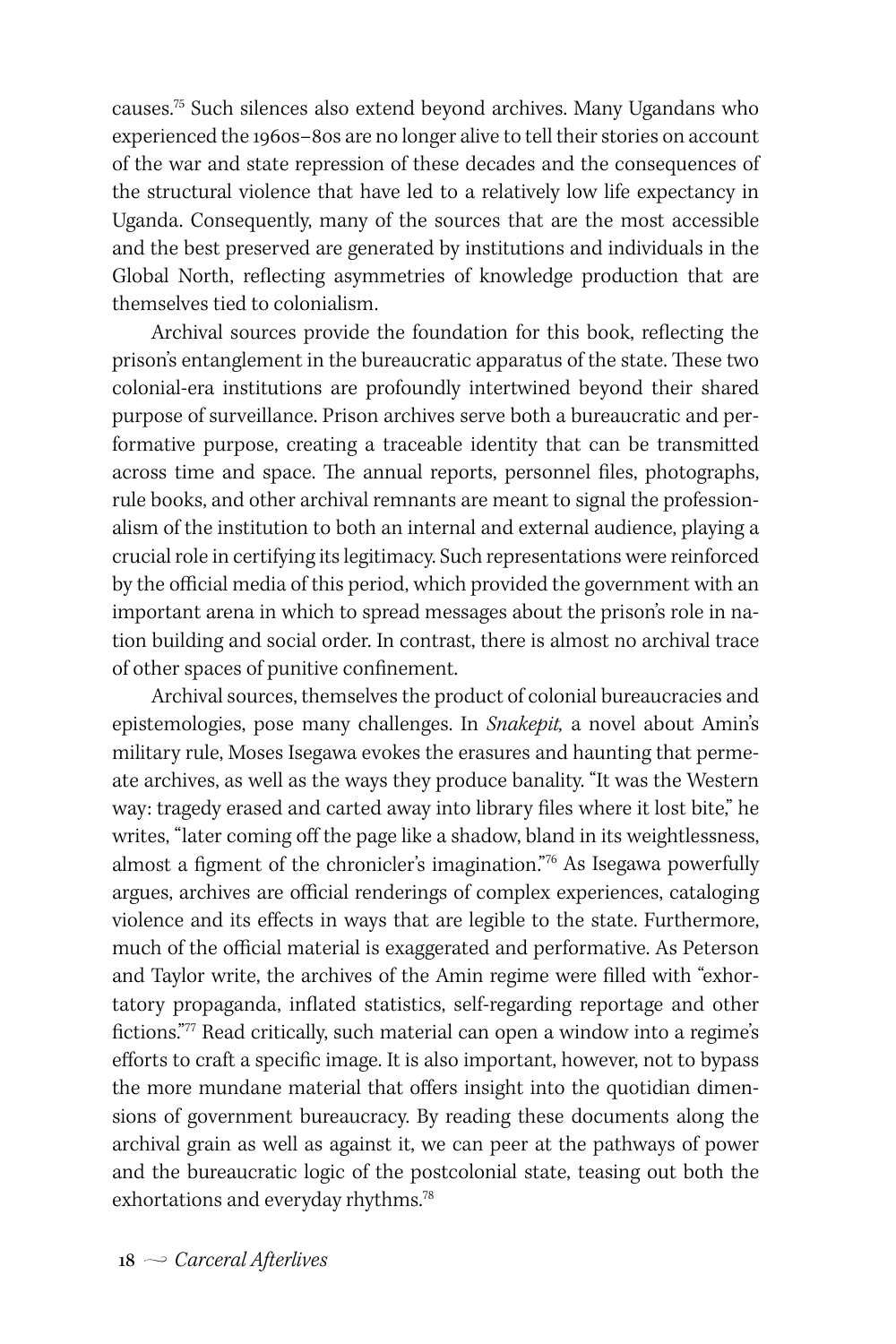This book is also shaped by the fact that certain groups of people who were incarcerated are more visible in the archive than others. *Carceral Afterlives* looks at two legal categories of people who were held in sites of punitive confinement: detainees, or those who were detained without trial in government prisons, "safe houses," or camps; and prisoners, or those who were sentenced through a trial process and held in government prisons. Within the historical records, more information is available about the individual experiences of detainees, especially high-profile people who were labeled as "political prisoners," such as government ministers and opposition politicians. Memoirs are particularly important in this regard, as they provide insight into the "socialities and intimacies forged within worlds of capture," as well as pushing back against the state's goal of the disappearance and erasure of those held in carceral sites.<sup>79</sup> Not all detainees' experiences are well known, however, as only those with a certain level of political, economic, or social power received media coverage or benefited from wider advocacy efforts. Those categorized as convicted or "criminal" prisoners—who are often the most stigmatized group of incarcerated people—are much less visible in the source materials, with statistics standing in for individual stories.<sup>80</sup> This book seeks to push back against these erasures in the archive by drawing on accounts of protests within prisons, complaints written by those inside, insights provided by detainees who shared spaces with convicted prisoners, as well as reading against the grain of official materials. It is important to remember, however, the limits of these sources. As Kirsten Weld argues, "One must not confuse the rich life of a person with its thin archival record its paper cadaver."81 This is especially important when studying the lives of incarcerated individuals, whom the state sought to narrowly define as "criminal" and "deviant."

Additionally, there is the challenge of providing social history insights while also protecting individual privacy. This is particularly relevant for the personnel files within UPS, which provide intimate insights into the lives of prison staff and, occasionally, those they guarded. The information within them has been included in a way that focuses on wider experiences rather than telling the stories of individuals who may not want difficult details of their lives shared.<sup>82</sup> This approach recognizes that archives are repositories of human experiences that should be treated with a similar ethic of care and consideration as oral histories.<sup>83</sup>

Within this book, oral histories—like archives—are treated as a form of active engagement with the past rather than a neutral recounting of experiences. As Katie Kilroy-Marc argues, "remembrance marks the transience and dynamism of the performative act of remembering, stressing how the